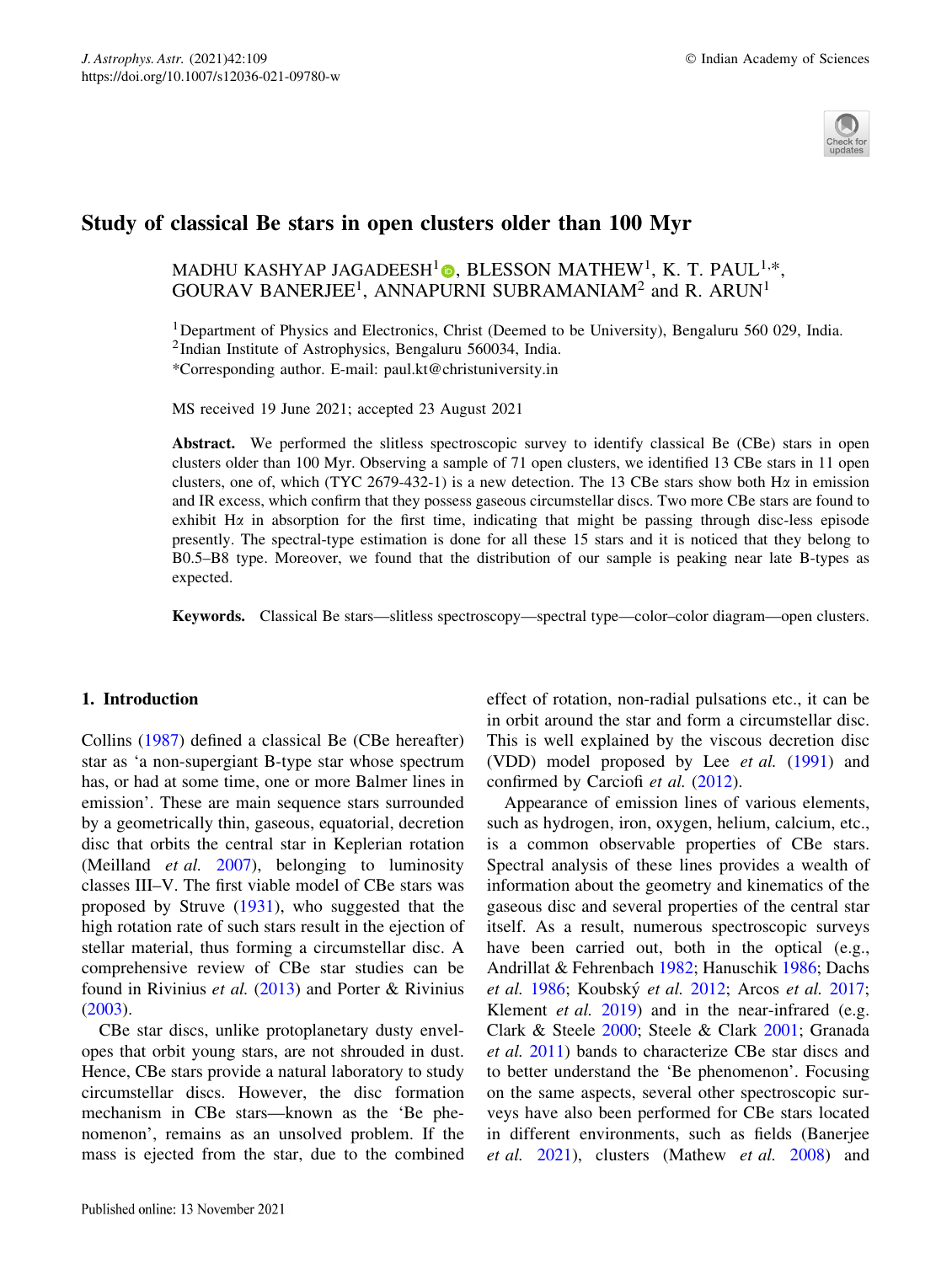extra-galactic regime like the Magellanic clouds (Paul et al. 2012). Open clusters contain stars of similar age, thus serving as nice test-beds to study CBe stars and their evolutionary stages. Few prominent works on studying CBe stars in open clusters are by McSwain & Gies (2005), Mathew et al. (2008) and Martayan et al. (2010). Mathew et al. (2008) identified 152 CBe stars in 42 open clusters younger than 100 Myr using slitless spectroscopy technique. The spectral features observed in these stars were presented in Mathew & Subramaniam (2011). This study motivated us to perform a similar kind of spectroscopic survey to identify CBe stars in open clusters older than 100 Myr as this will include the sample of late B-type stars.

In the present study, we performed slitless spectroscopy of 71 open clusters older than 100 Myr and identified 13 CBe stars in 11 clusters. According to our knowledge, this is the first study to detect and characterize CBe stars in clusters older than 100 Myr. Out of our 13 identified CBe stars, one star (TYC 2679-432-1) is a new detection. Moreover, we also found two CBe stars showing  $H\alpha$  in absorption for the first time. The paper is organised as follows: Section 2 provides the observation techniques used for our study. In Section 3, we describe the major results and analysis done in this work. Prominent results of the study are summarised in Section 4.

# 2. Observations

Spectroscopic observations of our program clusters were performed using the HFOSC instrument mounted on the 2.1-m Himalayan Chandra Telescope (HCT) situated at Hanle, Ladakh, India. HCT is operated by the Indian Institute of Astrophysics, Bangalore (http://www.iiap.res.in/). We observed 71 clusters in the Milky Way galaxy during July 2015 to April 2017 using slitless spectroscopy technique. This technique was previously used in a survey of young open clusters by Mathew et al. (2008). The log of observations is presented in Table 1.

| Cluster      | Date of observation<br>(yyy/mm/dd) | RA<br>(hh mm ss) | <b>DEC</b><br>(dd mm ss) | Log<br>$\left( \text{age} \right)$ | Distance<br>(pc) | Exposure time<br>$(s)$ R band | $R +$<br>Grism 5 |
|--------------|------------------------------------|------------------|--------------------------|------------------------------------|------------------|-------------------------------|------------------|
| Alessi 53    | 2016-10-23                         | 06 29 24         | $+09$ 10 55              | 8.4                                | 4570             | 15                            | 600              |
| Basel 14     | 2016-06-15                         | 21 21 18         | $+444900$                | 8.3                                | 964              | 15                            | 600              |
| Basel 4      | 2016-10-11                         | 05 48 30         | $+301300$                | 8.3                                | 3000             | 15                            | 600              |
| Basel 7      | 2016-10-23                         | 06 36 36         | $+082100$                | 8.033                              | 1684             | 15                            | 600              |
| Berkeley 15  | 2017-03-22                         | 05 02 06         | $+443043$                | 8.4                                | 3300             | 15                            | 600              |
| Berkeley 30  | 2015-07-12                         | 06 57 42         | $+03$ 13 00              | 8.48                               | 4790             | 15                            | 600              |
| Berkeley 51  | 2016-09-07                         | 20 11 54         | $+342406$                | 8.18                               | 3200             | 15                            | 600              |
| Berkeley 61  | 2016-01-02                         | 00 48 30         | $+67$ 12 00              | 8.3                                | 3335             | 15                            | 900              |
| Berkeley 68  | 2016-10-11                         | 04 44 30         | $+420400$                | 8.391                              | 1678             | 15                            | 600              |
| Berkeley 80  | 2016-10-11                         | 18 54 22         | $-01$ 13 00              | 8.48                               | 3300             | 15                            | 600              |
| Berkeley 84  | 2016-09-07                         | 20 04 43         | $+335418$                | 8.08                               | 2025             | 15                            | 600              |
| Berkeley 100 | 2015-07-12                         | 23 25 58         | $+634648$                | 8.2                                | 3355             | 15                            | 600              |
| Berkeley 47  | 2015-08-27                         | 19 28 36         | $+172206$                | 8.2                                | 1420             | 15                            | 600              |
| Berkeley 49  | 2015-08-27                         | 19 59 31         | $+343848$                | 8.2                                | 2035             | 15                            | 600              |
| Berkeley 50  | 2016-09-07                         | 20 10 24         | $+345800$                | 8.4                                | 2100             | 15                            | 600              |
| Berkeley 58  | 2015-07-12                         | 00 00 12         | $+605800$                | 8.4                                | 3715             | 15                            | 600              |
| Berkeley 6   | 2016-01-01                         | 01 51 12         | $+610500$                | 8                                  | 2300             | 15                            | 600              |
| Berkeley 60  | 2015-07-12                         | 00 17 42         | $+60,56,00$              | 8.2                                | 4365             | 15                            | 600              |
| Berkeley 90  | 2016-01-01                         | 20 35 18         | $+465000$                | $\,8\,$                            | 2430             | 15                            | 600              |
| Berkeley 93  | 2016-01-02                         | 21 56 12         | $+635600$                | 8                                  | 5600             | 15                            | 900              |
| Czernik 19   | 2016-10-11                         | 04 57 09         | $+284647$                | 8                                  | 2525             | 15                            | 600              |
| Czernik 5    | 2016-01-02                         | 01 55 43         | $+612101$                | 8.45                               | 2750             | 15                            | 900              |
| Ic 2156      | 2015-07-12                         | 06 04 51         | $+240930$                | 8.4                                | 2100             | 15                            | 600              |
| Kharchenko 1 | 2016-01-01                         | 06 08 48         | 24 19 54                 |                                    | No data          | 15                            | 900              |

Table 1. List of our program clusters and the corresponding log of observations.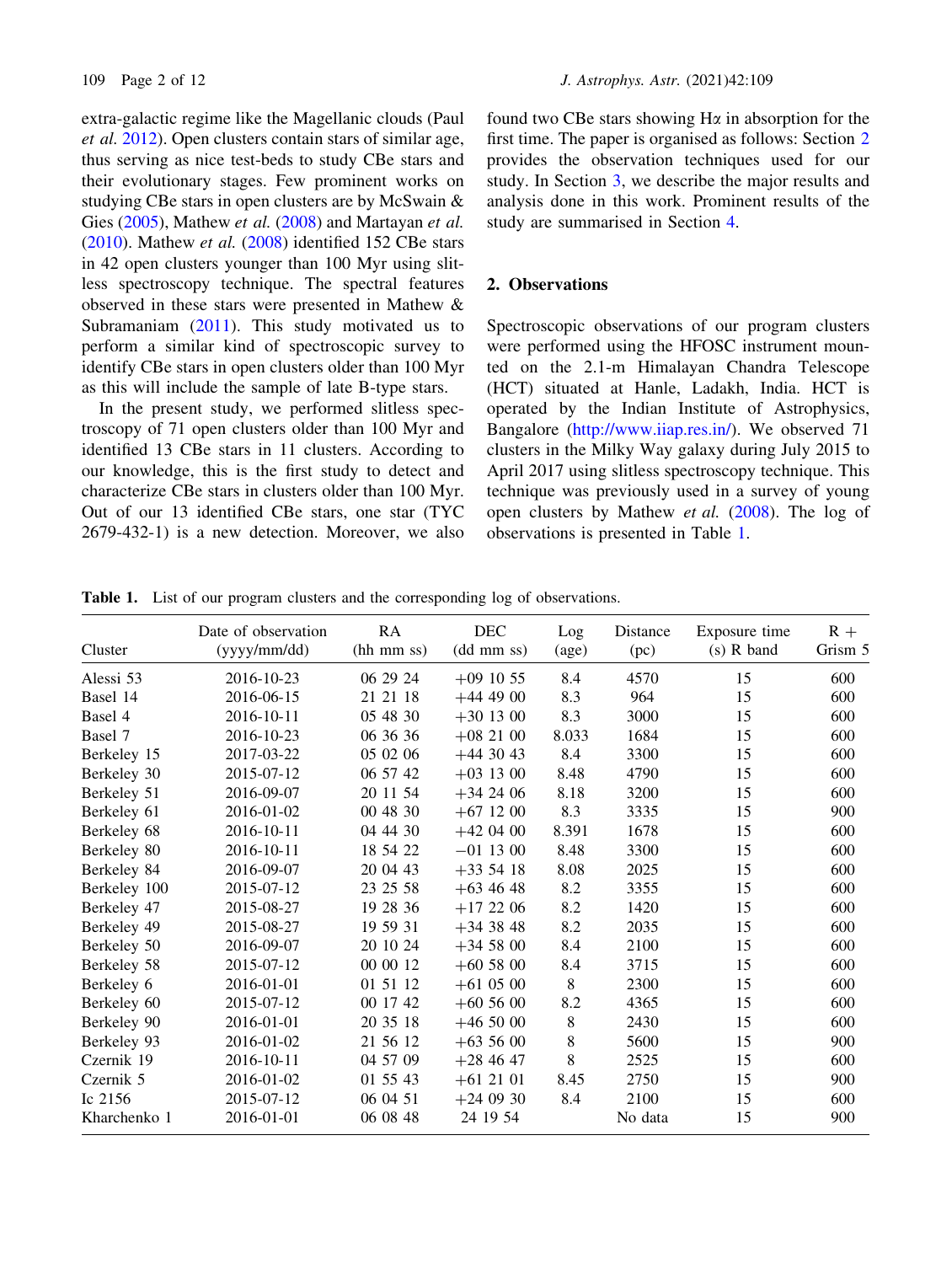|                  | Date of observation | RA         | <b>DEC</b>  | Log   | Distance | Exposure time | $R +$   |
|------------------|---------------------|------------|-------------|-------|----------|---------------|---------|
| Cluster          | (yyyy/mm/dd)        | (hh mm ss) | (dd mm ss)  | (age) | (pc)     | $(s)$ R band  | Grism 5 |
| King 18          | 2016-10-11          | 22 52 06   | $+58$ 17 00 | 8.4   | 2340     | 15            | 600     |
| King 6           | 2015-07-12          | 03 28 06   | $+562700$   | 8.34  | 871      | 15            | 600     |
| King 15          | 2016-01-01          | 00 32 54   | $+615200$   | 8.4   | 3162     | 15            | 900     |
| King 20          | 2016-01-01          | 23 33 17   | $+582833$   | 8.3   | 1900     | 20            | 900     |
| <b>KPS 2012</b>  | 2016-10-11          | 19 48 32   | 21 57 35    |       | No data  | 15            | 600     |
| <b>MWSC 0817</b> | 2016-10-11          | 06 14 48   | 12 52 24    |       | No data  | 15            | 600     |
| <b>NGC 0225</b>  | 2016-01-02          | 00 43 39   | $+614630$   | 8.114 | 657      | 15            | 600     |
| <b>NGC 0744</b>  | 2016-01-02          | 01 58 33   | $+552824$   | 8.248 | 1207     | 15            | 900     |
| <b>NGC 2215</b>  | 2016-10-23          | 06 20 49   | $-07$ 17 00 | 8.369 | 1293     | 15            | 600     |
| <b>NGC 2251</b>  | 2016-10-23          | 06 34 38   | $+082200$   | 8.427 | 1329     | 15            | 600     |
| <b>NGC 2254</b>  | 2016-10-23          | 06 35 49   | $+07$ 40 24 | 8.307 | 2364     | 15            | 600     |
| <b>NGC 2269</b>  | 2017-04-18          | 06 43 17   | $+04$ 37 30 | 8.416 | 1687     | 15            | 600     |
| <b>NGC 2323</b>  | 2015-07-12          | 07 02 42   | $-082300$   | 8.096 | 929      | 15            | 600     |
| <b>NGC 2335</b>  | 2017-04-18          | 07 06 49   | $-100142$   | 8.21  | 1417     | 15            | 600     |
| <b>NGC 6469</b>  | 2015-08-27          | 17 53 13   | $-22$ 19 11 | 8.36  | 550      | 15            | 600     |
| <b>NGC 6705</b>  | 2016-09-07          | 18 51 05   | $-06$ 16 12 | 8.302 | 1877     | 15            | 900     |
| <b>NGC 7058</b>  | 2016-09-07          | 21 21 53   | $+504911$   | 8.35  | 400      | 15            | 600     |
| <b>NGC 7067</b>  | 2016-09-07          | 21 24 23   | $+480036$   | 8     | 3600     | 15            | 600     |
| <b>NGC 7245</b>  | 2016-09-07          | 22 15 11   | $+542036$   | 8.246 | 2106     | 15            | 600     |
| <b>NGC 7296</b>  | 2016-09-07          | 22 28 02   | $+521900$   | 8     | 2930     | 15            | 600     |
| <b>NGC 0103</b>  | 2015-07-12          | 00 25 16   | $+61$ 19 24 | 8.126 | 3026     | 15            | 600     |
| <b>NGC 0136</b>  | 2016-01-01          | 00 31 31   | $+613036$   | 8.4   | 5220     | 15            | 900     |
| <b>NGC 1513</b>  | 2016-01-02          | 04 09 57   | $+493054$   | 8.11  | 1320     | 15            | 900     |
| <b>NGC 1545</b>  | 2016-10-11          | 04 20 57   | $+50$ 15 12 | 8.448 | 711      | 15            | 600     |
| <b>NGC 1582</b>  | 2016-10-11          | 04 31 53   | $+434900$   | 8.48  | 1100     | 15            | 600     |
| <b>NGC 1664</b>  | 2016-10-11          | 04 51 06   | $+434030$   | 8.465 | 1199     | 15            | 600     |
| <b>NGC 1778</b>  | 2016-10-11          | 05 08 04   | $+370124$   | 8.155 | 1469     | 15            | 600     |
| <b>NGC 6603</b>  | 2016-09-07          | 18 18 26   | $-182424$   | 8.3   | 3600     | 15            | 600     |
| <b>NGC 6709</b>  | 2015-07-08          | 18 51 18   | 10 19 06    | 8.178 | 1075     | 30            | 600     |
| <b>NGC 6997</b>  | 2016-01-01          | 20 56 40   | $+443830$   | 8     | 620      | 15            | 600     |
| <b>NGC 7031</b>  | 2016-01-01          | 21 07 12   | $+505230$   | 8.138 | 900      | 15            | 600     |
| <b>NGC 7062</b>  | 2016-09-07          | 21 23 27   | $+46$ 22 42 | 8.465 | 1480     | 15            | 600     |
| <b>NGC 7086</b>  | 2016-01-01          | 21 30 27   | $+513600$   | 8.142 | 1298     | 15            | 600     |
| <b>NGC 7226</b>  | 2016-01-01          | 22 10 26   | $+55$ 23 54 | 8.436 | 2616     | 15            | 900     |
| <b>NGC 7762</b>  | 2015-08-27          | 23 50 01   | $+68$ 02 18 | 8.425 | 744      | 15            | 600     |
| <b>NGC 886</b>   | 2016-01-01          | 02 23 27   | $+634612$   | 8.48  | 1700     | 15            | 900     |
| Platais 1        | 2016-09-07          | 21 30 02   | $+485836$   | 8.244 | 1268     | 15            | 600     |
| Roslund 1        | 2016-10-11          | 19 45 00   | $+173112$   | 8.47  | 670      | 15            | 600     |
| Roslund 3        | 2016-10-11          | 19 58 42   | $+202900$   | 8.036 | 1467     | 15            | 600     |
| Ruprecht 144     | 2015-08-27          | 18 33 34   | $-112500$   | 8.18  | No data  | 15            | 600     |
| Stock 24         | 2016-01-02          | 00 39 42   | $+615700$   | 8.08  | 2818     | 15            | 900     |
| Tombaugh 5       | 2016-01-02          | 03 47 48   | $+590300$   | 8.3   | 1750     | 15            | 900     |
| Trumpler 2       | 2016-01-02          | 02 37 18   | $+555900$   | 8.169 | 651      | 15            | 900     |
| Trumpler 32      | 2016-09-07          | 18 17 30   | $-132100$   | 8.48  | 1720     | 15            | 600     |
| Trumpler 34      | 2015-08-27          | 18 39 48   | $-082500$   | 8.1   | 1738     | 15            | 600     |
| Turner 2         | 2016-06-16          | 18 17 12   | $-184930$   | 8     | 1190     | 15            | 600     |

The CCD used for the present study contains  $2K \times$ 4K pixels, of which the central  $2K \times 2K$  pixels were used for imaging. The pixel size is 15  $\mu$ m with a plate

scale of 0.297 arcsec pixel<sup>-1</sup>. The total observed area is  $10 \times 10$  arcmin<sup>2</sup>, approximately. The R band filter  $(7100 \text{ Å}, BW = 2200 \text{ Å})$  and Grism 5 (5200–10300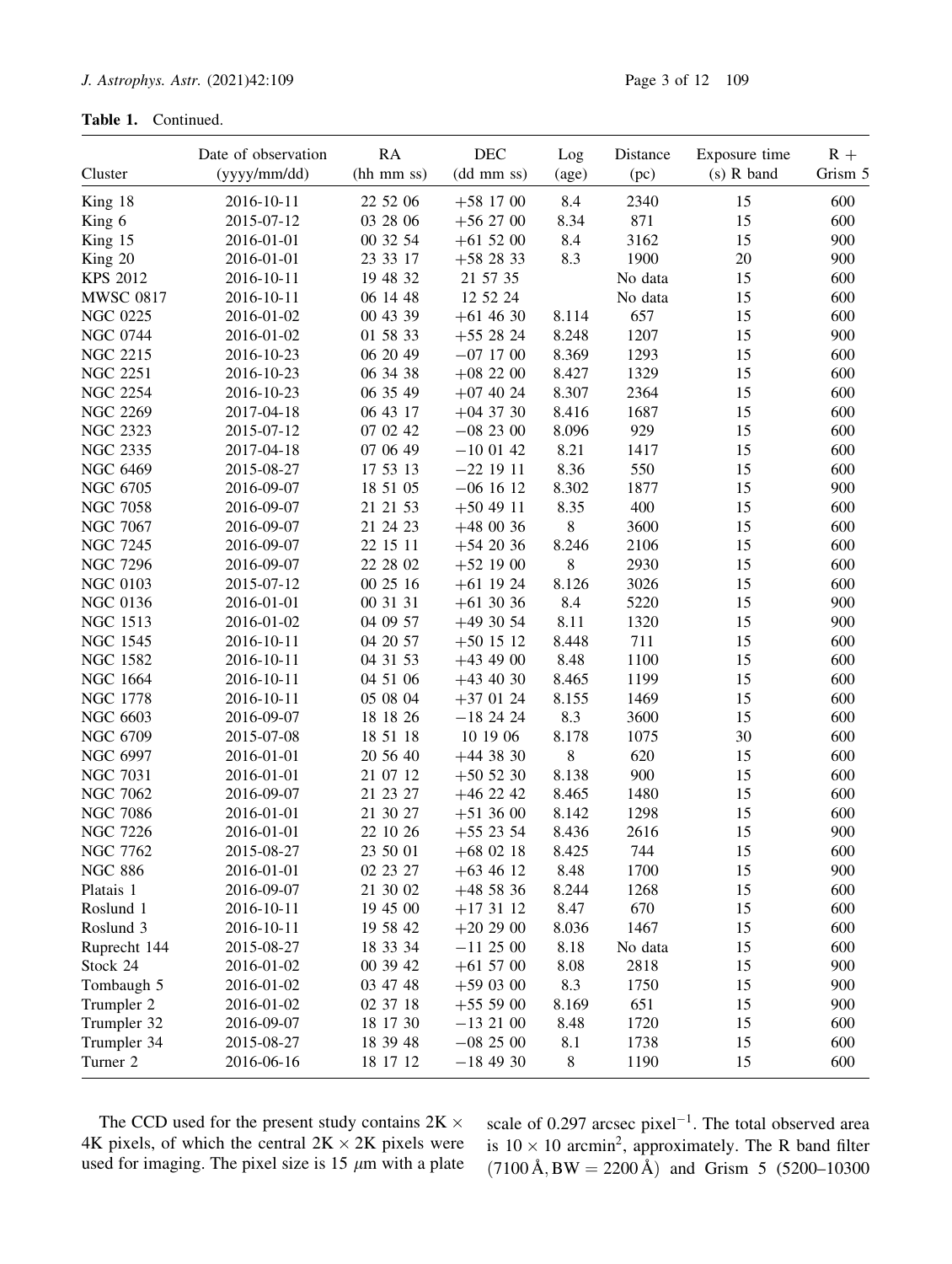

Figure 1. A sample dispersed image of the cluster Berkeley 47 is presented in the left panel. The middle panel is the corresponding R-band image of the same cluster, while the right panel shows the slitless spectrum of the star TYC 1605- 346-1 exhibiting  $H\alpha$  in emission.

| Cluster         | Star           | Spectral type  | Reference                      |
|-----------------|----------------|----------------|--------------------------------|
| <b>NGC 3114</b> | NGC 3114 003   | <b>B6</b>      | Aidelman et al. (2018)         |
|                 | NGC 3114 004   | B8             | Aidelman et al. (2018)         |
|                 | NGC 3114 028   | <b>B6</b>      | Aidelman et al. (2018)         |
|                 | NGC 3114 033   | <b>B5</b>      | Aidelman et al. (2018)         |
|                 | NGC 3114 091   | <b>B8</b>      | Aidelman et al. (2018)         |
|                 | NGC 3114 129   | B <sub>8</sub> | Aidelman et al. (2018)         |
| NGC 1912        | TYC 2415-940-1 | $B8*$          | Høg et al. (2000)              |
|                 | $BD + 351111$  | $B8*$          | Høg et al. $(2000)$            |
|                 | TYC 2415-122-1 | $B8*$          | Høg <i>et al.</i> $(2000)$     |
| Pleiades        | 23 Tau         | <b>B6</b>      | Slettebak (1982))              |
|                 | Eta Tau        | B7             | Slettebak (1982)               |
|                 | 28 Tau         | B <sub>8</sub> | Taranova et al. (2008)         |
| NGC 1857        | GGA 329        | $B1.5*$        | Lasker <i>et al.</i> $(1990)$  |
|                 | <b>VES 888</b> | $B1*$          | Lasker <i>et al.</i> $(1990)$  |
| NGC 1647        | HD 30123       | B <sub>8</sub> | Høg <i>et al.</i> $(2000)$     |
| <b>NGC 2301</b> | HD 50064       | <b>B6</b>      | Merrill <i>et al.</i> $(1942)$ |

Table 2. List of 16 CBe stars found in 6 separate old clusters above 100 Myr as obtained from the literature.

Here star mark (\*) represents 5 stars whose spectral types were estimated by us. Their corresponding distance (d) and  $E(B - V)$  values are taken from the WEBDA database. For the rest 11 cases, spectral types are obtained from the literature.

 $\AA$ ) were used in combination to obtain the slitless spectrum. Data obtained were reduced using standard tasks in the image reduction and analysis facility (IRAF) software. A sample slitless spectrum of the star TYC 1605-346-1 exhibiting H $\alpha$  in emission is shown in Figure 1. The corresponding dispersed  $(R +$ Grism 5) and R-band images of its host cluster Berkeley 47 is also shown in the same figure.

### 3. Results and discussion

We surveyed the literature to check whether CBe stars have been identified previously in clusters above 100 Myr or not? It is found that 16 CBe stars, other than ours, have been detected in 6 clusters. Table 2 lists the names of these 16 stars along with their host clusters and the corresponding literature, which identified them. Now, our identification of another 13 increases the sample of known CBe stars to 29 in clusters older than 100 Myr.

In Section 3.1, we present the details of each of our identified 13 CBe stars having age above 100 Myr. Table 3 presents the list of these 13 stars in 11 clusters along with their coordinates and V magnitudes, as obtained from the SIMBAD database. In Section 3.2, we present the details of two stars showing  $H\alpha$  in absorption and compared it with previous studies where they were listed as Be stars. Estimation of spectral types of our identified stars is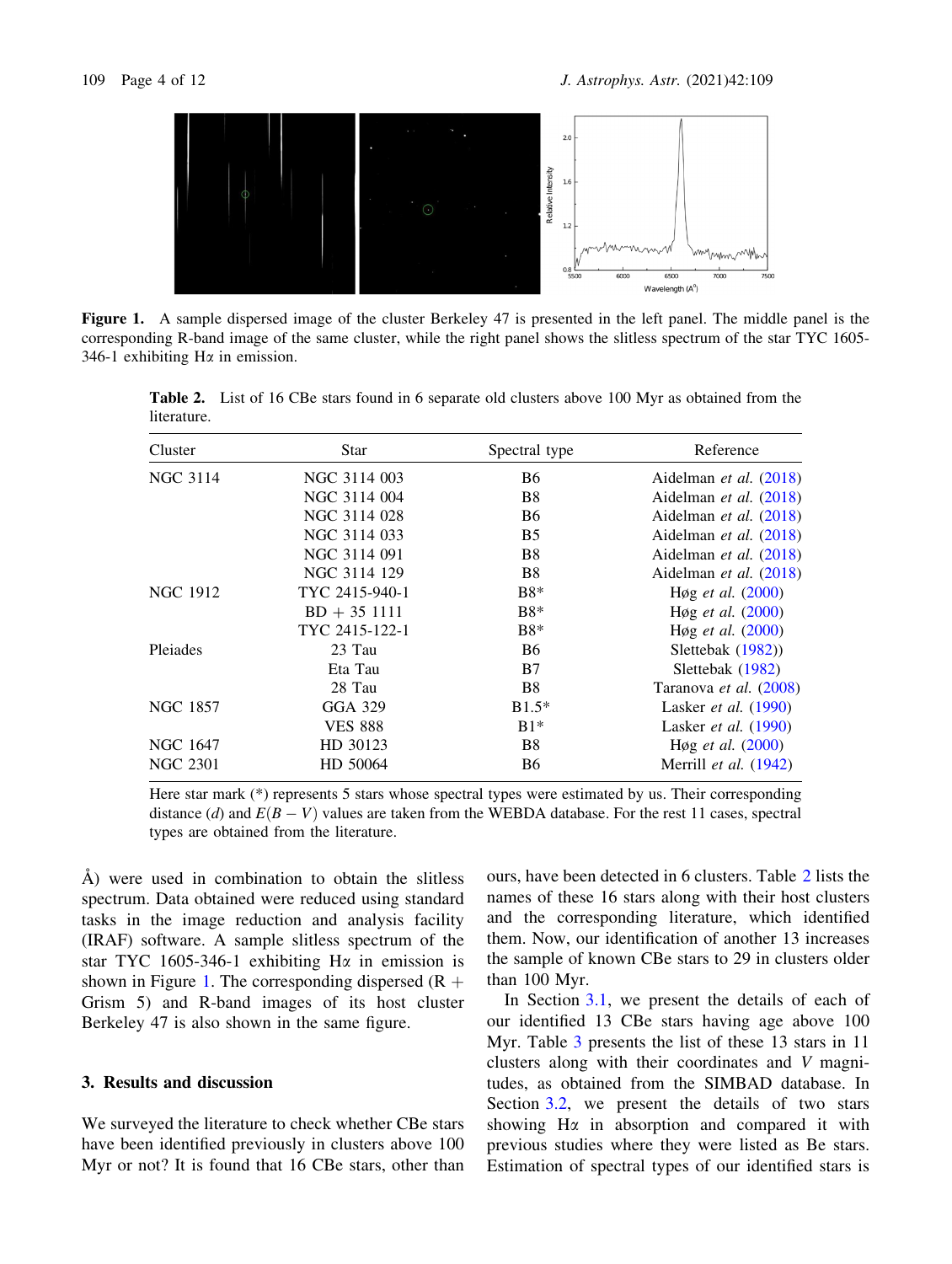| Cluster                 | Star name        | RA.      | <b>DEC</b> | V mag | Spectral type    |
|-------------------------|------------------|----------|------------|-------|------------------|
| Tombaugh 5              | SS 16            | 03 47 50 | $+590359$  | 11.42 | <b>B2</b>        |
| <b>NGC 1778</b>         | HD 280460        | 05 08 13 | $+365936$  | 9.7   | B <sub>3</sub>   |
|                         | HD 280461        | 05 08 04 | $+365827$  | 10.19 | <b>B6</b>        |
|                         | HD 280462        | 05 08 02 | $+370303$  | 10.21 | <b>B6</b>        |
| IC 2156                 | $LS V + 24 11$   | 06 05 02 | $+240928$  | 11.67 | B <sub>2</sub>   |
| Ruprecht 144            | SS 398           | 18 33 52 | $-112431$  | 12.1  | B <sup>8</sup>   |
| Trumpler 34             | GSC 5692-0543    | 18 39 49 | $-082540$  | 12.13 | <b>B6</b>        |
| NGC 6709                | $BD + 103698$    | 18 51 32 | $+101910$  | 9.65  | <b>B2.5</b>      |
| Berkeley 47             | TYC 1605-346-1   | 19 28 31 | $+ 17222$  | 12.34 | B <sub>2</sub>   |
| Berkeley 50             | TYC 2679-432-1   | 20 10 05 | $+345544$  | 11.21 | B <sub>0.5</sub> |
| Berkeley 90             | UCAC3 274-184438 | 20 35 41 | $+464649$  | 12.85 | <b>B2</b>        |
| <b>NGC 7067</b>         | LS III + 47 37   | 21 24 12 | $+480039$  | 13.2  | B <sub>1</sub>   |
| King 20                 | <b>GGR 148</b>   | 23 33 03 | $+582744$  | 12.11 | <b>B2.5</b>      |
| $H\alpha$ in absorption |                  |          |            |       |                  |
| <b>NGC 6709</b>         | [KW97] 35-12     | 18 51 10 | $+102325$  | 10.98 | B8               |
| Trumpler 2              | HD 16080         | 02 37 00 | $+555441$  | 9.32  | <b>B2</b>        |

Table 3. List of our identified 13 CBe stars in 11 clusters having age above 100 Myr along with their coordinates and V magnitudes as obtained from the SIMBAD database.

Here, TYC 2679-432-1 (marked in bold) of the cluster Berkley 50 is the star identified as a CBe star for the first time by us. The same parameters of another 2 stars showing  $H\alpha$  in absorption as detected through this survey are also shown in the Table. We estimated the spectral for all these 15 stars using photometric technique.

performed in Section 3.3. The infrared excess (hereafter IR excess) study, color-magnitude diagram and spectral-type distribution of our identified sample are presented in Sections 3.4, 3.5 and 3.6, respectively.

## 3.1 CBe stars identified from the present study

3.1.1 SS 16 Hosted by the cluster Tombaugh 5 (Zdanavičius et al.  $2011$ ), SS 16 was detected as a star showing  $H\alpha$  in emission by Stephenson & Sanduleak (1977). Although less studied, it was later listed in the studies of Ha emission stars by Coyne & MacConnell (1983), Kohoutek & Wehmeyer (1997, 1999). Zdanavičius *et al.*  $(2011)$  estimated its spectral type to be B2. The distance, age and  $E(B - V)$  values for its parent cluster Tombaugh 5 are 1750 pc, 199 Myr and 0.8 mag (Lata et al. 2004), respectively.

3.1.2 HD 280460 The MWC bright star catalog detected HD 280460 as a B-type star with bright hydrogen lines (Merrill & Burwell 1949). Kohoutek & Wehmeyer (1997, 1999) also observed this star exhibiting H $\alpha$  in emission. Nesterov *et al.* (1995) reported its spectral type as B8. HD 280460 is hosted by the cluster NGC 1778, which is situated at a distance of 1062 pc (Hoag et al. 1961; Joshi et al. 1975). The corresponding age and  $E(B - V)$  values of the cluster are 158 Myr and 0.34 mag as reported by Hoag et al. (1961). Subsequently, Cantat-Gaudin et al. (2018) confirmed the membership of HD 280460 in NGC 1778. This star is also listed in the studies of Paunzen (2015).

3.1.3 HD 280461 HD 280461 is a less studied CBe star listed in the studies of Mermilliod (1982) and is a member of the open cluster NGC 1778 (Hoag et al. 1961). Its spectral type was estimated as B6 by Hoag et al. (1961). This star is also listed in the studies of Ahumada & Lapasset  $(1995)$ , Skiff (2009), Guerrero *et al.* (2011) and Paunzen (2015).

3.1.4 HD 280462 HD 280462 was cataloged as a multiple trapezium type system by Salukvadze (1978) and Salukvadze (1979). Later, it was listed in the CBe star studies of Mermilliod (1982). Nesterov et al. (1995) estimated its spectral type to be B9. Located in the cluster NGC 1778, the cluster membership of HD 280462 was established by Cantat-Gaudin et al. (2018).

3.1.5 LS  $V + 24$  11 Kohoutek & Wehmeyer (1999) detected LS V  $+24$  11 to show H $\alpha$  in emission. Situated in the cluster IC 2156, its distance, age and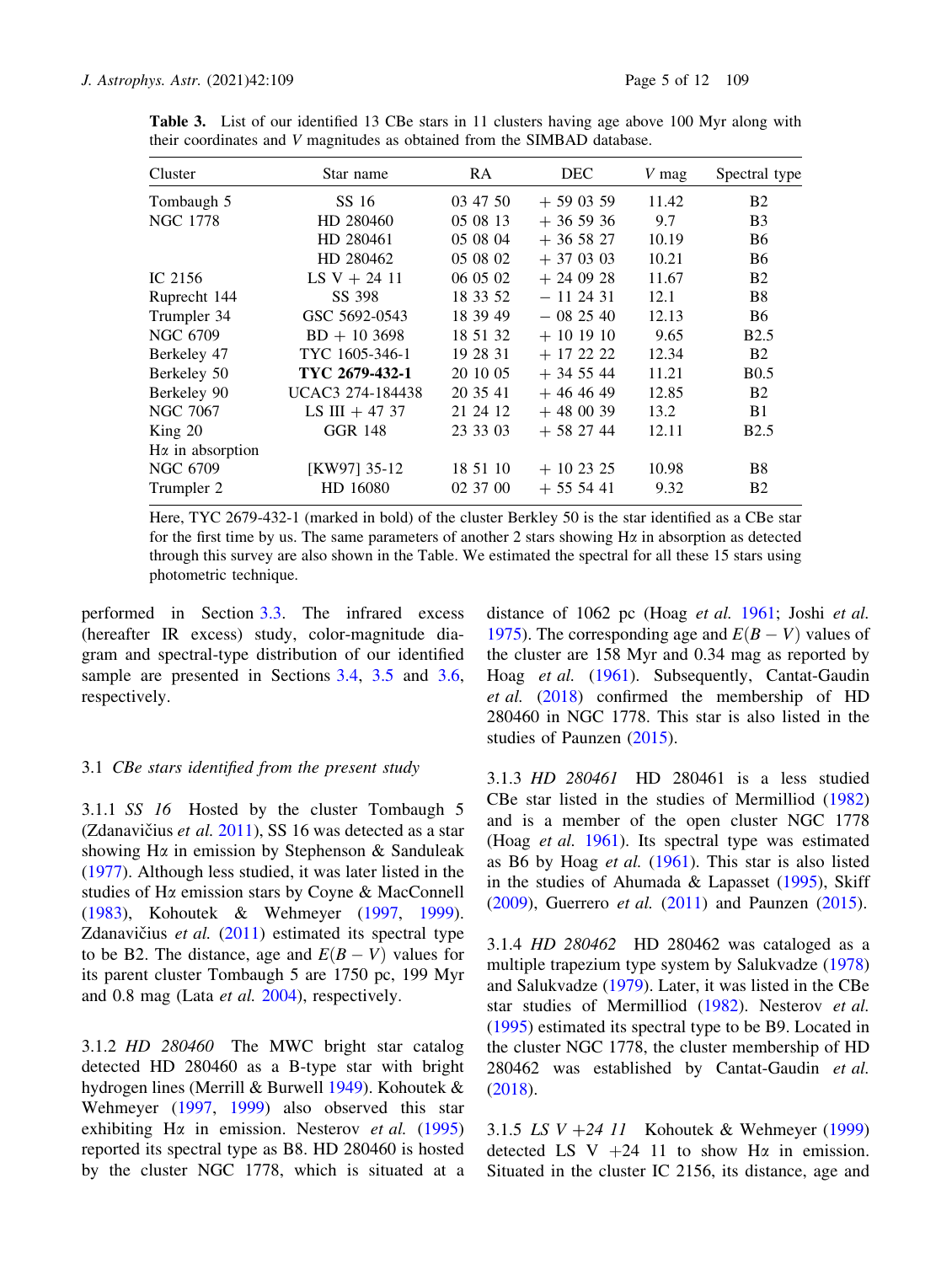$E(B - V)$  values are 2100 pc, 251 Myr and 0.67 mag (Tadross 2009), respectively. Reed (2003) has identified LS V  $+24$  11 as an OB star, whereas Armstrong et al. (2015) also listed it. Our study further confirms it as a CBe star.

3.1.6 SS 398 Detected by Stephenson & Sanduleak (1977) as a H $\alpha$  emission star, SS 398 is almost unstudied. It is located in the cluster Ruprecht 144, which is situated at a distance of  $1727$  pc  $\&$  possesses age and  $E(B - V)$  values of 158 Myr and 0.70 mag (Clariá et al. 2019), respectively.

3.1.7 GSC 5692-0543 GSC 5692-0543 was detected by McSwain & Gies (2005) to be a CBe star through photometric analysis. Hosted by the Trumpler 34 cluster, it is located 1738 pc away from us (McSwain & Gies 2005). The corresponding age &  $E(B-V)$ values for Trumpler 34 are 125 Myr and 0.56 mag, respectively (McSwain & Gies 2005).

3.1.8  $BD + 103698$  Detected to be an emission-line star by Kohoutek & Wehmeyer (1997) and also listed in the studies of Kohoutek & Wehmeyer (1999),  $BD+10$  3698 is located in the cluster NGC 6709. The host cluster NGC 6709 is located at a distance of 1075 pc. Its age and  $E(B - V)$  values are 158 Myr and 0.304 mag (Subramaniam & Sagar 1999). In a subsequent study, Mermilliod et al. (2008) used radial velocity measurement method to confirm the membership of  $BD+10$  3698 in NGC 6709. Later, Cantat-Gaudin et al. (2018) also established the membership of this star in the same cluster.

3.1.9 TYC 1605-346-1 Kohoutek & Wehmeyer (1997) first identified TYC 1605-346-1 as a star showing H $\alpha$  in emission. Subsequently, Kohoutek & Wehmeyer (1999) also listed it in the studies of  $H\alpha$ emission stars. Located in the cluster Berkeley 47 (Krone-Martins et al. 2010; Cantat-Gaudin et al. 2018), this is a less studied star. Its parent cluster, Berkeley 47 is situated at a distance of 1420 pc, has an age of 158 Myr and  $E(B - V)$  value of 1.06 mag (Subramaniam et al. 2010).

3.1.10 UCAC3 274-184438 UCAC3 274-184438 is hosted by the Berkeley 90 cluster (Tadross 2008), which is located at a distance of 2430 pc and has age of 100 Myr,  $E(B - V)$  value of 1.15 mag (Tadross 2008), respectively. Mathew & Subramaniam (2011)

first detected it to be a CBe star of spectral type B0. Later, Dimitrov et al.  $(2018)$  studied the H $\alpha$ variability of this star and found that the emission profiles appear almost constant with time or are highly variable in intensity.

3.1.11 LS III  $+47$  37 LS III  $+47$  37 is a visual binary situated in the cluster NGC 7067 (Monguió et al. 2017). NGC 7067 is located at a distance of 3600 pc, age = 100 Myr and its  $E(B - V)$  value is 0.75 mag (Becker 1965). LS III  $+47$  37, with Gaia ID 2164725643889832960 is one of the component of this multiple star system, which was detected to be a CBe star with spectral type close to B0.5 (Monguio´ et al. 2017). This star clearly showed H $\alpha$  in emission when we observed it on September 07, 2016.

3.1.12 GGR  $148$  González & González (1956) first detected GGR 148 to exhibit  $H\alpha$  in emission. Later, it was also detected to be an emission-line star by Kohoutek & Wehmeyer (1997, 1999). This star is also listed in the catalog of wide binary & multiple systems of bright stars (Jiménez-Esteban et al. 2019). GGR 148 is hosted by King 20 cluster, which is at a distance of 1900 pc and possesses age and  $E(B - V)$  values of 199 Myr and 0.65 mag (Glushkova et al. 2010), respectively.

3.1.13 TYC 2679-432-1 This is an unstudied star with only the coordinates, parallax (mas) and flux values in 6 bands (B, V, G, J, H and K) listed in the SIMBAD database. It is hosted by the Berkeley 50 cluster, which is situated at a distance of 2100 pc and has age = 251 Myr and  $E(B - V) = 0.97$  mag (Tadross 2008).

Through our present survey, we identified TYC 2679-432-1 to be a CBe star for the first time. Ha was present in emission when we observed it on September 07, 2016.

#### 3.2 CBe stars showing Ha in absorption

CBe stars are known to show variability in spectral line profiles. The extreme case of such a variability is the disappearance of  $H\alpha$  emission line, indicative of disc-less state in CBe stars. The spectrum will then look like that of a B-type star with photospheric absorption lines. A well studied example is the discless episode of X Persei (Norton et al. 1991; Mathew et al. 2013). Observations during such a disc-less state can be used to estimate the stellar parameters such as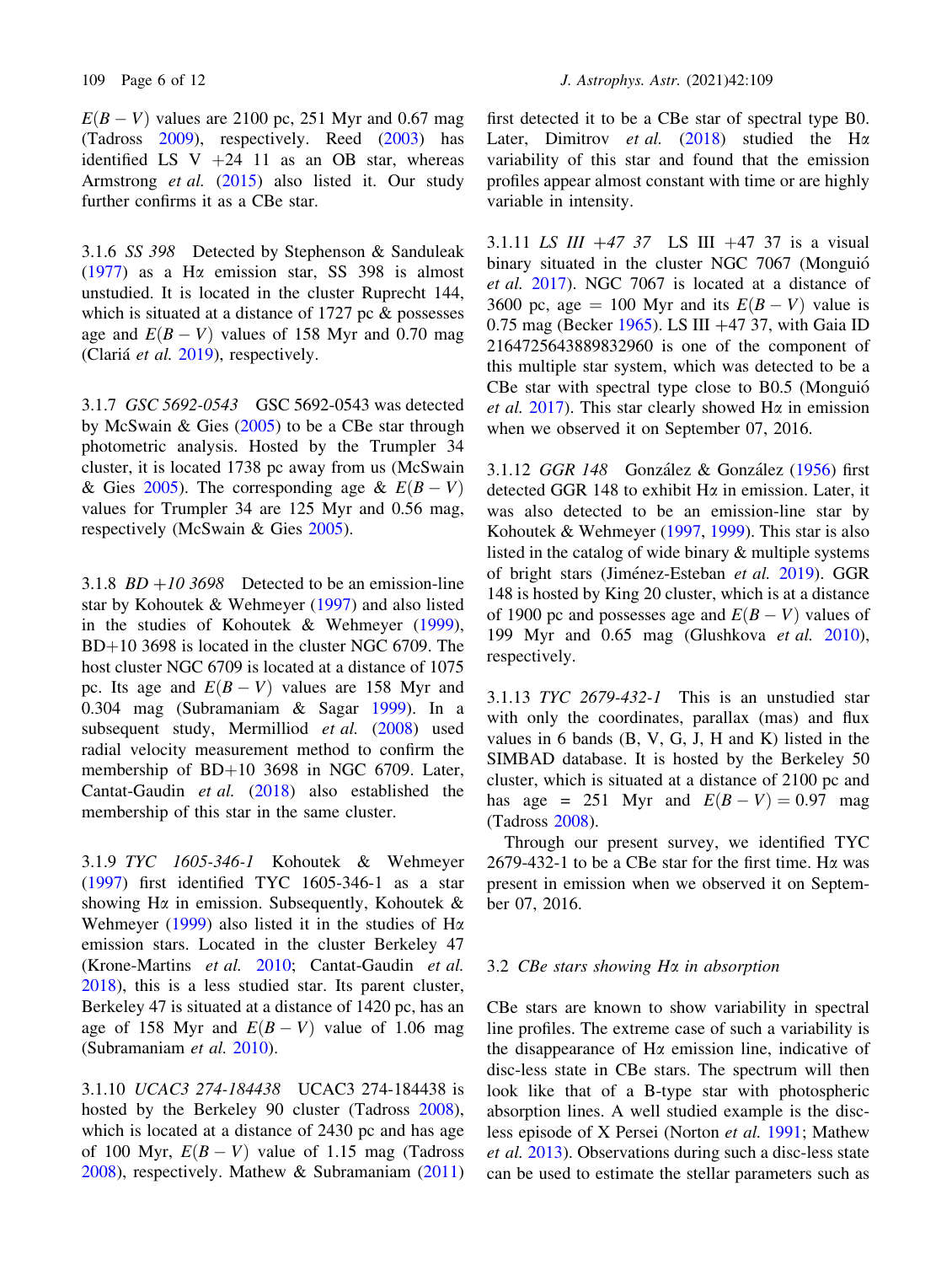spectral type and luminosity since the spectral lines are unaffected by veiling from the disc (Fabregat et al. 1992).

During our survey, we detected 2 stars (apart from identifying 13 CBe stars) where  $H\alpha$  is present in absorption. These 2 stars, [KW97] 35-12 and HD 16080, are located in the clusters NGC 6709 and Trumpler 2, respectively. Both of them were found to have shown  $H\alpha$  emission in the past. Table 3 presents the coordinates and V magnitudes of these two stars.

3.2.1 [KW97] 35-12 A less studied star, it is hosted by the cluster NGC 6709 and was detected by Kohoutek & Wehmeyer (1997, 1999) to show H $\alpha$  in emission. We observed [KW97] 35-12 on July 08, 2015 and found  $H\alpha$  to be present in absorption.

3.2.2 HD 16080 Hoag & Applequist (1965) estimated the spectral type of HD 16080 to be B7, belonging to the open cluster Trumpler 2. This cluster is at a distance of 651 pc, age is 147 Myr and its  $E(B-V)$  value is 0.324 mag (Hoag & Applequist 1965). Schild & Romanishin (1976) and Schild (1978) reported HD 16080 to be a CBe star while studying CBe stars in clusters. Later, it was listed in the Be star studies of Mermilliod (1982). Subsequently, Kohoutek & Wehmeyer (1999, 1997) noticed this star to exhibit H $\alpha$  in emission. However, H $\alpha$  was present in absorption when we observed HD 16080 on January 02, 2016. These two stars, [KW97] 35-12 and HD 16080, are located in the clusters NGC 6709 and Trumpler 2, respectively.

Apart from detecting these 2 stars, we also noticed  $H\alpha$  in absorption in 5 other stars situated in the cluster NGC 7296. This cluster is located at a distance of 2930 pc and has age of 100 Myr (Netopil *et al.* 2005). These 5 stars of NGC 7296 are classified as  $Ae$  /Be stars by Netopil *et al.* (2005) through photometric study. Surprisingly, all these 5 showed  $H\alpha$  in absorption when we observed them.

We re-estimated the spectral types for all these 7 (2 previously mentioned and the current 5) stars using photometric technique. It was found that the previous 2 ([KW97] 35-12 and HD 16080) and 4 among the rest 5 stars located in NGC 7296 belong to B-type. Hence, our result suggests that [KW97] 35-12 and HD 16080 might be CBe stars currently passing through disc-less state. However, the nature of all these 7 stars can be confirmed through spectroscopic studies in future, which we aim to perform as a follow-up work.

# 3.3 Estimating the spectral type of our identified sample

Spectra of all the 15 stars (13 identified  $CBe + 2$  stars showing H $\alpha$  in absorption) were obtained in the H $\alpha$ region. So we could not estimate the spectral types for our stars using spectroscopy since the HeI lines near the blue region are not present. However, literature review shows that estimating the spectral types for CBe stars using photometric technique has been performed widely by various authors such as Halbedel (1993), Coe et al. (2000), Torrejón & Orr (2001), Beaulieu et al. (2001), Kahabka & Hilker (2005), Blay et al.  $(2006)$ , Scott et al.  $(2014)$ . Hence, we also estimated the spectral types for all 15 stars using photometric technique and found that they belong within B0.5–B8 type (Table 3). For 6 among these 15 stars, spectral-type estimation is performed for the first time. For the rest 9 cases, we found previous literature where spectral-type estimation was done.

To estimate the spectral types, we first used the following distance modulus relation to calculate the absolute magnitude  $(M_V)$  of individual stars:

$$
m_V - M_V = 5 \log_{10} d - 5 + A_V,
$$

where  $m_V$  and  $M_V$  are the apparent and absolute magnitudes of a star, d is its distance in parsec and  $A_V$  is the interstellar extinction associated with that star. The distance  $(d)$  of all our stars are taken from the literature as presented in Section 3.1. We obtained their corresponding  $m_V$  from the Tycho 2 (Høg *et al.* 2000) and NOMAD (Zacharias et al. 2005) catalogs. To find their associated  $A_V$ , we used the following relation:

$$
A_V/E(B-V)=R_V,
$$

where  $E(B - V)$  is the color excess whose values are adopted from the literature.  $R_V$  is the ratio of total-toselective extinction whose value is adopted as 3.1. The estimated  $M_V$  values using this method is then matched with the look up table given in Pecaut & Mamajek (2013) to determine the spectral types for our identified stars.

# 3.4 Near-IR color–color diagram of our identified CBe stars

As a next step after estimating the spectral types of our sample stars, we wanted to confirm whether they really possess a circumstellar, gaseous disc or not. In CBe stars, the IR excess is commonly attributed to thermal bremsstrahlung emission from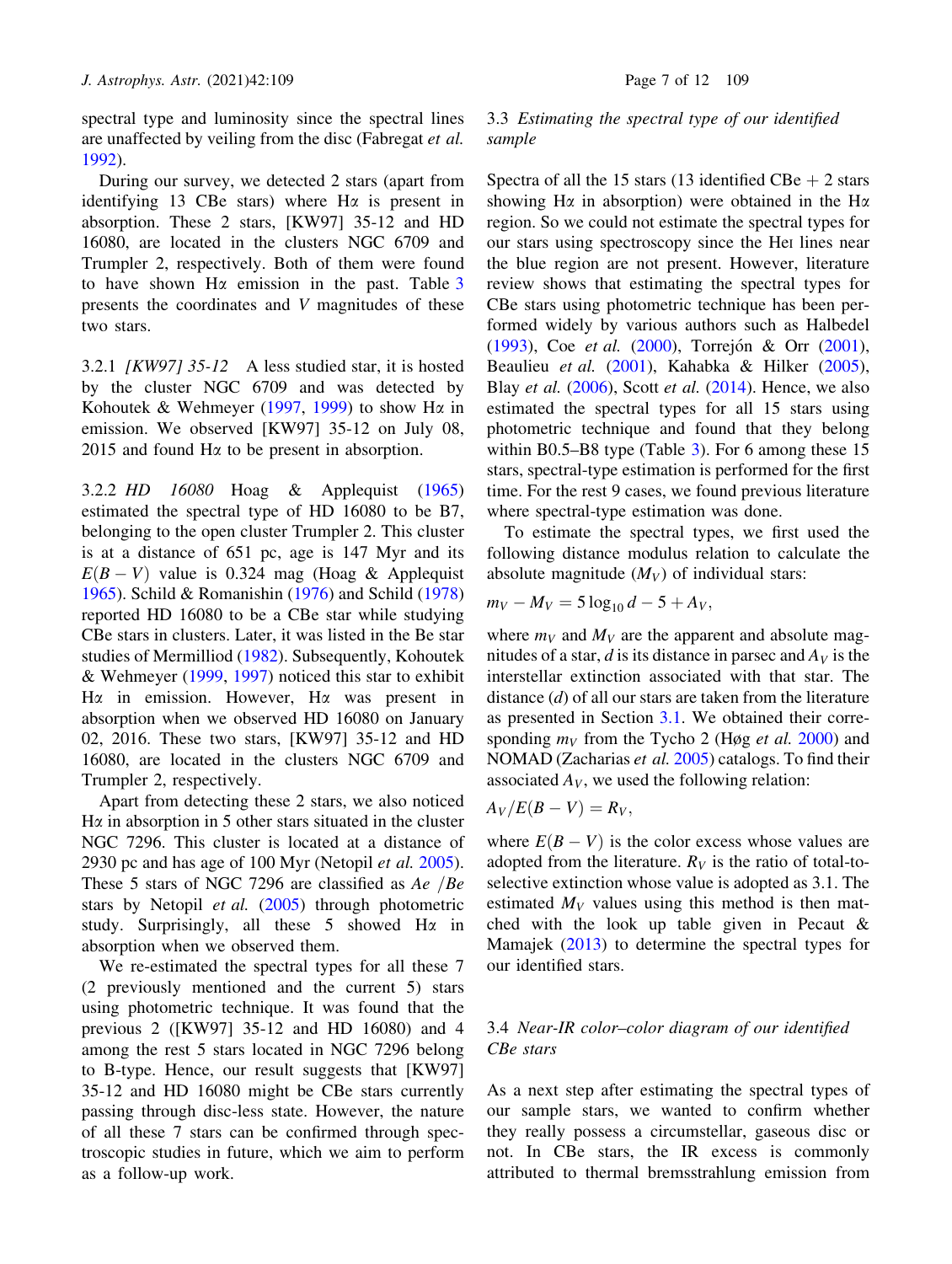

Figure 2. Near-IR color–color diagram of 13 identified CBe stars from our survey. Here, the red triangles represent 13 of our CBe stars, where as the black dots are CBe stars located in young open clusters below 100 Myr, taken from Mathew *et al.* (2008). The solid line in the figure represents the main sequence boundary and the dotted line represents the reddening vector, for, which the established controversial slope of 1.7 is taken from Koornneef (1983). The data transformation for 2MASS system plotting is performed using Carpenter (2001).

free electrons in a hot, dense, ionized circumstellar disc (Gehrz et al. 1974; Hartmann & Cassinelli 1977). In case of PMS star discs, such as in HAeBe stars, dust is also present (Gorti & Bhatt 1993; Waters & Waelkens 1998; Arun et al. 2019). As a result, the IR excess emission in case of HAeBe stars originate due to the re-radiation from the dust in the disc (Hillenbrand et al. 1992). Since dust emission is more intense than thermal bremsstrahlung, IR excess in HAeBe stars are relatively higher than CBe stars. Finkenzeller & Mundt (1984) suggested that the  $(H-K<sub>S</sub>)$  colors of HAeBe stars are found to be greater than 0.4 mag.

We plotted the near-IR color–color diagram (CCDm) for 13 of our identified CBe stars, which is presented in Figure 2. The J, H,  $K_S$  magnitudes for our sample are obtained from the 2MASS point source catalog (Cutri et al. 2003) using VizieR for a search radius of 3 arcsec. These adopted J, H,  $K<sub>S</sub>$  magnitudes need to be corrected for extinction to represent them in the 2MASS CCDm. The extinction values are estimated using the standard relations given in Bessell & Brett (1988).

In Figure 2, the red triangles represent 13 of our CBe stars. Similarly, the black dots are CBe stars located within young open clusters below 100 Myr, taken from



Figure 3. SED of our sample CBe star TYC 2679-432-1. For this star, we used the BT-NextGen-AGSS2009 stellar atmospheric model and effective temperature  $(T_{\text{eff}})$  = 11200 K is adopted. It is observed that TYC 2679-432-1 is showing IR excess in the mid IR range indicating the presence of a gaseous circumstellar envelope around it.

Mathew *et al.* (2008). The solid line represents the main sequence and the dotted line represents the reddening vector, taken from Koornneef (1983). They are converted to the 2MASS system using the transformation relations from Carpenter (2001).

It is observed from the figure that our sample of stars are situated in a similar location as that of the previously studied cluster CBe stars by Mathew et al. (2008). We noticed that they are also exhibiting considerable amount of IR excess, which is a distinctive property of CBe stars. Thus, it is found that all our identified 13 stars show both  $H\alpha$  in emission and also IR excess. Hence, this result suggests that these 13 stars possess gaseous, circumstellar discs.

Next, we constructed the spectral energy distribution (SED) plots for all 13 stars to quantify the IR excess. The SEDs are constructed using the U, B, V, J, H, K, Gaia  $(G, G_{BP}, G_{RP})$  and WISE bands  $(W1, W2, W3,$ W4), which were computed using the VOSA tools (Bayo *et al.*  $2008$ ). The SED of one of our sample stars, TYC 2679-432-1, is presented in Figure 3. It is noticed that the star is showing IR excess in the WISE band region, thus indicating the presence of a gaseous, circumstellar disc surrounding the central star.

#### 3.5 Analysis using color-magnitude diagrams

Color-magnitude diagrams (CMDs) are necessary to provide an understanding about the relationship between the evolutionary phase of CBe stars with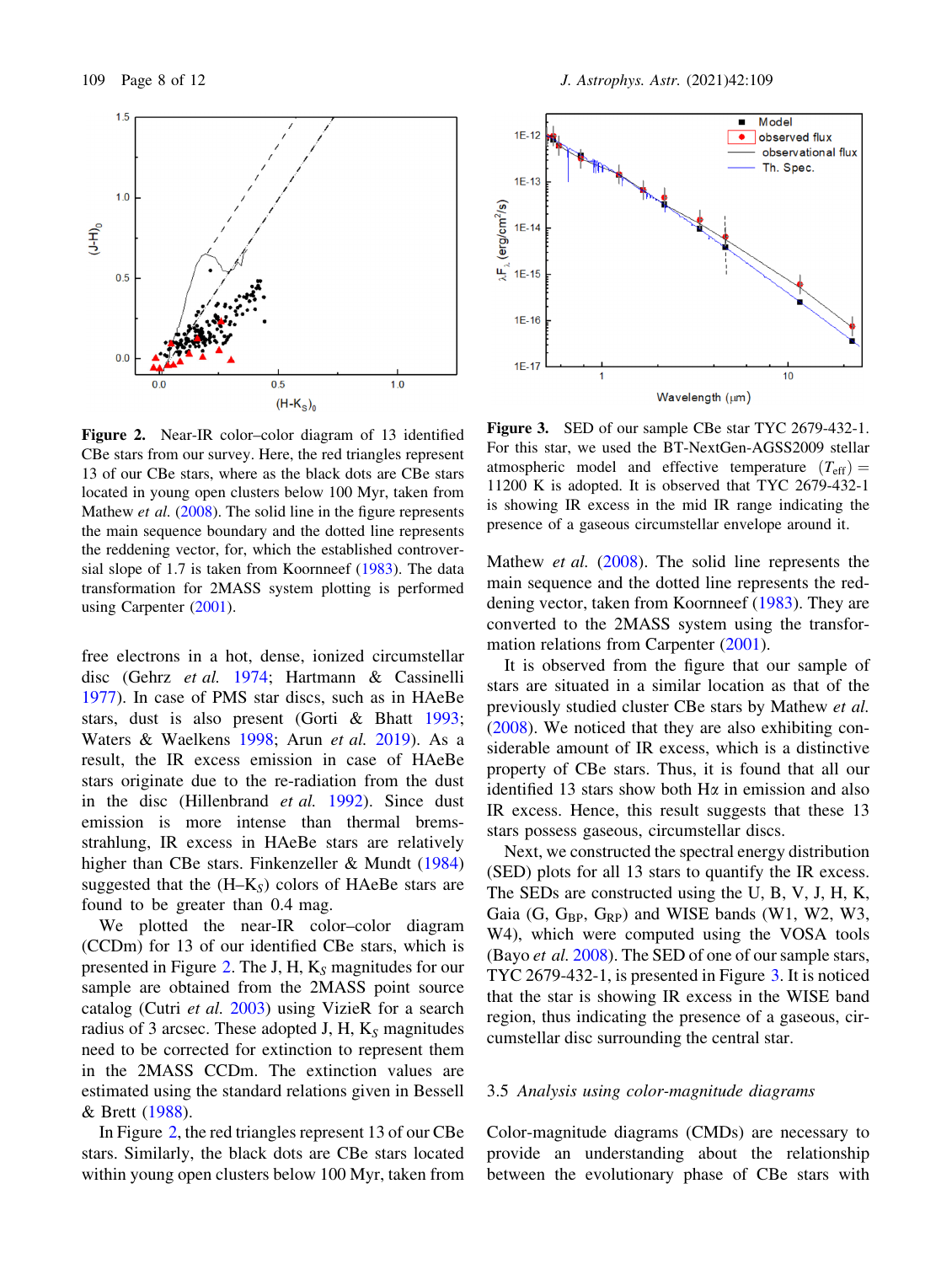

Figure 4. CMD for the NGC 6709 open cluster.



Figure 5. CMD for the NGC 1778 open cluster.

respect to their age. The CMDs are plotted only for the clusters NGC 6709, NGC 1778 and King 20, for which optical photometry data is available.

The photometric data for NGC 6709 open cluster is obtained from Subramaniam & Sagar (1999). The CMD is shown in Figure 4 with the CBe star and the transient Be star in separate colors. The black filled circles represent the cluster members, the solid line is the main sequence and dotted line represent the MIST MESA (Choi et al. 2016; Dotter 2016) isochrone with a fitting  $log(age) = 8.178$  (Subramaniam & Sagar 1999). Both the stars are positioned near the turn-off point of the main sequence.

The photometric data for NGC 1778 open cluster is obtained from Sampedro et al. (2017). After converting the magnitude and color in absolute scale, they are represented in the CMD in Figure 5.



Figure 6. CMD for the King 20 open cluster.

The cluster members are shown in filled circles and the CBe stars HD 280461, HD 280460 and HD 280462 are shown in the CMD in different colors. An isochrone corresponding to a  $log(age) = 8.155$ is shown, which represents the age of the cluster. It is seen that the CBe stars are close to the turn-off point of the cluster.

The photometric data for King 20 open cluster is obtained from Glushkova et al. (2010). The CMD is shown in Figure 6 with the cluster members in filled circles and the CBe star GGR 148 shown in red. A ZAMS and an isochrone of  $log(age) = 8.30$ , corresponding to the age of the cluster is represented. The CBe star seems to have evolved from the main sequence, although a confirmation from a follow-up spectroscopy is warranted.

From the CMD analysis of the three clusters it is seen that the CBe stars are close to the turn-off region and hence may be evolving off the main sequence. However, in order to provide a proper luminosity classification slit spectrum of these stars is required. Also, it may be noted that optical photometric data needs to be obtained for other clusters to gain evolutionary information of other CBe stars.

### 3.6 Spectral-type distribution of the CBe stars

Observational studies have shown that CBe stars include a spectral range from O9 to A3. Slettebak (1982) noticed that the spectral-type distribution of a sample of 183 CBe stars peaked at B2 spectral type. Mermilliod (1982) reported the distribution of 94 CBe stars in 34 open clusters peaking at spectral types B1– B2 and B7–B8. A similar kind of bimodal distribution, peaking at early and late B-type spectral regions, was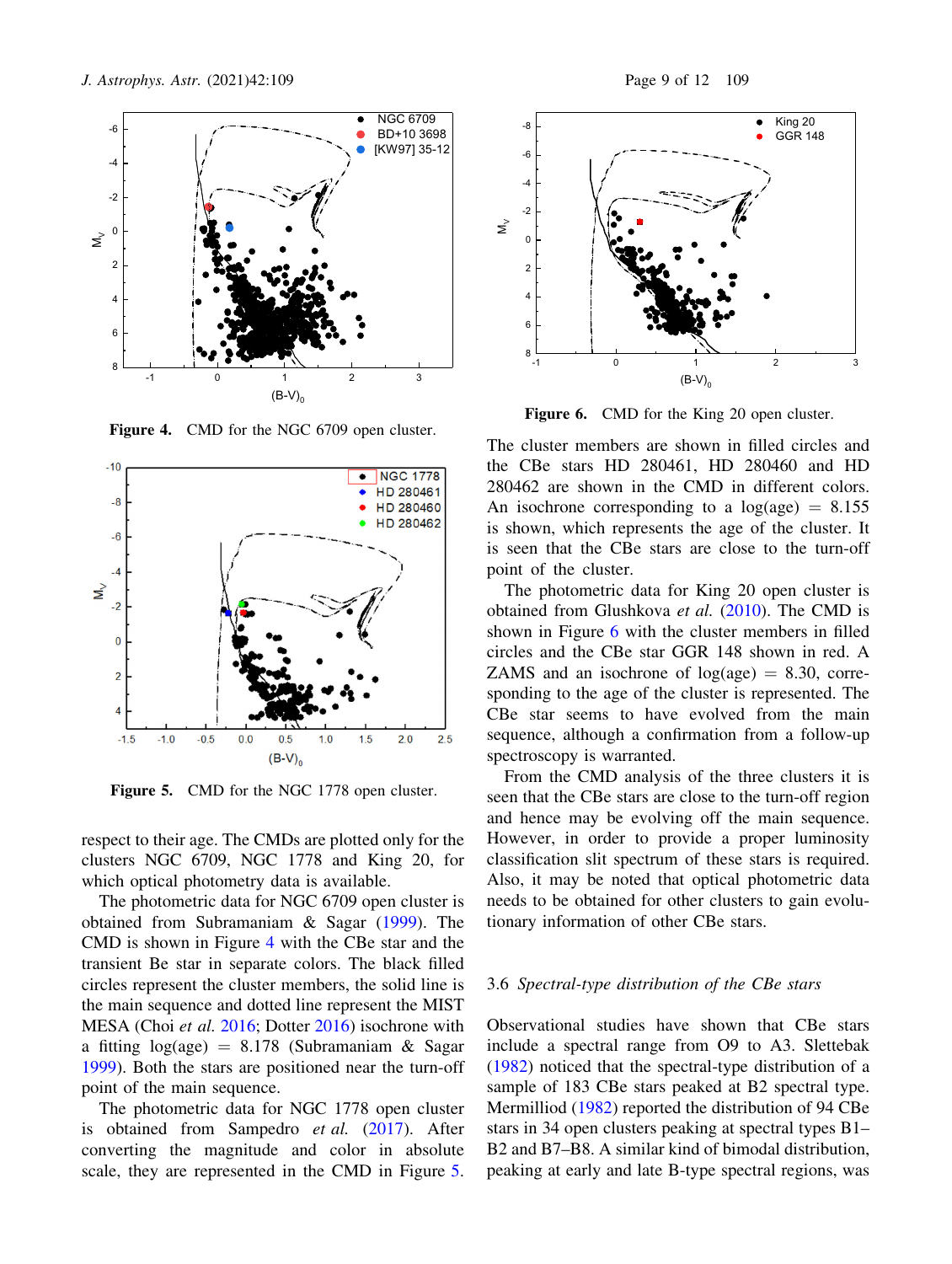

Figure 7. Spectral-type distribution of our identified CBe stars in open clusters older than 100 Myr compared to that observed by Mathew et al. (2008). Here, the red line represents our 31 CBe stars from our survey and literature, whereas the black line represents those CBe stars from young clusters (age below 100 Myr) studied by Mathew et al. (2008). It is observed that the distribution of our sample stars is also peaking at late B-types as expected.

noticed by Mathew *et al.* (2008) from the analysis of a bigger sample of CBe stars (152 stars in 42 open clusters) in open clusters. Later, Arcos et al. (2017) and Banerjee et al. (2021) also observed a similar trend in the spectral-type distribution for their sample of field CBe stars.

We analyzed the spectral-type distribution of a sample of 31 CBe stars, which includes the 13 CBe stars mentioned in this work, 2 probable transient Be stars and an additional sample of 16 CBe stars older than 100 Myr retrieved from the literature. The spectral-type distribution plot is shown in Figure 7, where our sample of CBe stars are shown in red circles. We also included the sample of 152 CBe stars from Mathew et al. (2008) for comparison purpose.

We found that the distribution of our sample is peaking near late B-types. This is expected since we studied older clusters having an age greater than 100 Myr. Mathew et al. (2008) found that their sample of CBe stars in young clusters are mostly peaking at B1–B2 spectral types. This is again expected as they studied young clusters having age lesser than 100 Myr. So now considering the whole cluster age range till 300 Myr, we notice that there actually exist a bimodal distribution in spectral types of CBe stars. Observing such a similar trend in fields and both young and old open clusters is interesting and has to be real. However, we notice another peak emerging at B5–B6 from the present study. This needs to be understood from the analysis of a large sample of CBe stars, particularly in old open clusters.

### 4. Summary

In this paper, we performed slitless spectroscopy of 71 open clusters older than 100 Myr to identify and characterize CBe stars in older clusters for the first time. Our present work is a complimentary study with that of Mathew *et al.*  $(2008)$  who studied clusters younger than 100 Myr to identify and characterize CBe stars. The prominent results obtained from our study are summarized below:

- We identified 13 CBe stars in 11 clusters, one of which (TYC 2679-432-1) is detected as a CBe star for the first time. Moreover, we also found two other B-type emission-line stars in two separate clusters showing  $H\alpha$  in absorption for the first time, as far as literature is concerned. This suggests that both these stars might be passing through disc-less episode presently if they are CBe stars, which can be confirmed by further studies through spectroscopy.
- We estimated the spectral types for all these 15 stars using photometric technique and found that they belong within B0.5–B8 types.
- We also observed that all our identified 13 CBe stars show both  $H\alpha$  in emission and IR excess, which is suggestive that all of them possess gaseous, circumstellar discs.
- Furthemore, our study confirms that a bimodal distribution do indeed exist in CBe star spectral types.

Our study will motivate the Be star community about the need to further detect and study CBe stars in other older clusters. Detection and study of more CBe stars in fields and both younger cum older clusters may provide new insights about the 'Be phenomenon' in different environments. Recently, Anusha et al. (2021) identified 159 Classical Ae (CAe) stars which are regarded as the lower mass counterparts of CBe stars, thus increasing the total number of detected CAe stars to 180. In a separate study, Li  $(2021)$  detected 12 (six of which are new detections) Oe stars: thought to be the hotter counterpart of CBe stars (Rivinius *et al.*) 2013). Hence, further studies of Be stars in different environments can also provide clues about these separate types of emission-line stars too.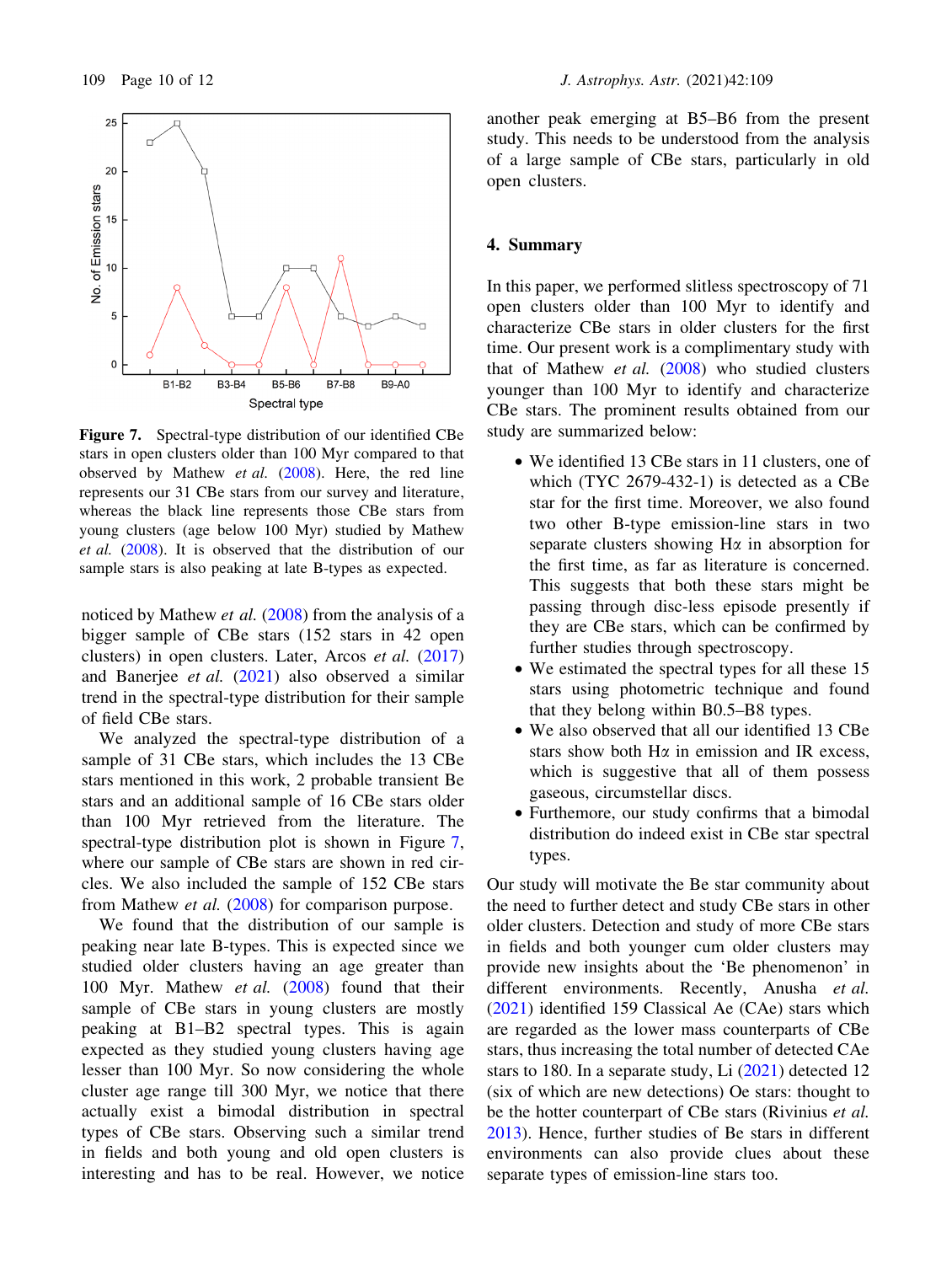## Acknowledgements

This research has made use of the WEBDA data base, maintained by the Institute for Astronomy of the University of Vienna. Also JHK data from the 2MASS catalog, which is a joint project of the University of Massachusetts and the Infrared Processing and Analysis Centre/California Institute of Technology, funded by the National Aeronautics and Space Administration and the National Science Foundation. The following databases are also used: (1) SIMBAD data base, operated at CDS, Strasbourg, France. (2) VOSA, developed under the Spanish Virtual Observatory project supported from the Spanish MINECO through grant AyA2017-84089. (3) VizieR is a joint effort of CDS (Centre de Données astronomiques de Strasbourg) and ESA-ESRIN (Information Systems Division). Special thanks to Mrs Akshaya Subbanna, PhD scholar and Dr Sreeja S. Kartha, Assistant Professor, Department of Physics & Electronics, CHRIST (Deemed to be University) for all technical discussions.

#### **References**

- Ahumada J., Lapasset E. 1995, 109, 375
- Aidelman Y., Cidale L. S., Zorec, J., et al. 2018, Astron. Astrophys., 610, A30. https://doi.org/10.1051/ 0004-6361/201730995
- Andrillat Y., Fehrenbach C. 1982, IAUS, 98, 135
- Anusha R., Mathew B., Shridharan B., et al. 2021, Mon. Not. R. Astron. Soc., 501, 5927. https://doi.org/ 10.1093/mnras/staa3964
- Arcos C., Jones C. E., Sigut T. A. A., Kanaan S., Curé M. 2017, Astrophys. J., 842, 48. https://doi.org/10.3847/ 1538-4357/aa6f5f
- Armstrong D. J., Kirk J., Lam K. W. F., et al. 2015, Astron. Astrophys., 579, A19. https://doi.org/10.1051/ 0004-6361/201525889
- Arun R., Mathew B., Manoj P., et al. 2019, Astronom. J., 157, 159. https://doi.org/10.3847/1538-3881/ab0ca1
- Banerjee G., Mathew B., Paul K. T., Subramaniam A., Bhattacharyya S., Anusha R., 2020, MNRAS. https://doi. org/10.1093/mnras/staa3469
- Bayo A., Rodrigo C., Barrado Y. Navascués D., et al. 2008, Astron. Astrophys., 492, 277
- Beaulieu J.-P., de Wit W. J., Lamers H. J. G. L. M., et al. 2001, Astron. Astrophys., 380, 168. https://doi.org/10. 1051/0004-6361:20011313
- Becker W. 1965, 36, 283
- Bessell M. S., Brett J. M. 1988, 100, 1134. https://doi.org/ 10.1086/132281
- Blay P., Negueruela I., Reig P., et al. 2006, Astron. Astrophys., 446, 1095. https://doi.org/10.1051/0004-6361: 20053951
- Cantat-Gaudin T., Jordi C., Vallenari A., et al. 2018, Astron. Astrophys., 618, A93. https://doi.org/10.1051/ 0004-6361/201833476
- Carciofi A. C., Bjorkman J. E., Otero S. A., et al. 2012, 744, L15. https://doi.org/10.1088/2041-8205/744/1/L15
- Carpenter J. M. 2001, Astronom. J., 121, 2851. https://doi. org/10.1086/320383
- Claria´ J. J., Parisi M. C., Palma T., Ahumada A. V., Oviedo C. G. 2019, AcA, 69, 1. https://doi.org/10. 32023/0001-5237/69.1.1
- Clark J. S., Steele I. A. 2000, AAS, 141, 65. https://doi.org/ 10.1051/aas:2000310
- Coe M. J., Haigh N. J., Reig P. 2000, MNRAS, 314, 290. https://doi.org/10.1046/j.1365-8711.2000.03299.x
- Collins G. W. 1987, in IAU Colloq. 92, Physics of Be Stars, eds Slettebak A., Snow T. P. (Cambridge: Cambridge University Press), 3
- Coyne G. V., MacConnell D. J., 1983, VatOP, 1, 73
- Cutri R. M., Skrutskie M. F., van Dyk S., et al. 2003, The IRSA 2MASS All-Sky Point Source Catalog, NASA/ IPAC Infrared Science Archive.
- Choi J., Dotter A., Conroy C., et al. 2016, Astrophys. J., 823, 102. https://doi.org/10.3847/0004-637X/823/2/102
- Dachs J., Hanuschik R., Kaiser D., Rohe D., 1986, Astron. Astrophys., 159, 276
- Dimitrov D. P., Kjurkchieva D. P., Ivanov E. I. 2018, Astronom. J., 156, 61. https://doi.org/10.3847/1538- 3881/aacbd8
- Dotter A. 2016, Astrophys. J. Suppl., 222, 8. https://doi. org/10.3847/0067-0049/222/1/8
- Fabregat J., Reglero V., Coe M. J., et al. 1992, Astron. Astrophys., 259, 522
- Finkenzeller U., Mundt R. 1984, 55, 109
- Gehrz R. D., Hackwell J. A., Jones T. W. 1974, Astrophys. J., 191, 675
- Glushkova E. V., Zabolotskikh M. V., Koposov S. E., et al. 2010, Astron. Lett., 36, 14
- González G., González G. 1956, Boletin de los Observatorios Tonantzintla y Tacubaya, 2, 16
- Gorti U., Bhatt H. C. 1993, Astron. Astrophys., 270, 426
- Granada A., Arias M. L., Cidale L. S., Mennickent R. E., 2011, IAUS, 272, 392. https://doi.org/10.1017/ S1743921311010878
- Guerrero C. A., Peña J. H., Sareyan J. P. 2011, 47, 185
- Halbedel E. M. 1993, 105, 465. https://doi.org/10.1086/ 133179
- Hanuschik R. W. 1986, Astron. Astrophys., 166, 185
- Hartmann L., Cassinelli J. P. 1977, Astrophys. J., 215, 155. https://doi.org/10.1086/155342
- Hillenbrand L. A., Strom S. E., Vrba F. J., et al. 1992, Astrophys. J., 397, 613. https://doi.org/10.1086/171819
- Hoag A. A., Johnson H. L., Iriarte B., et al. 1961, Publications of the U.S. Naval Observatory Second Series, 17, 344
- Hoag A. A., Applequist N. L. 1965, Astrophys. J. Suppl., 12, 215